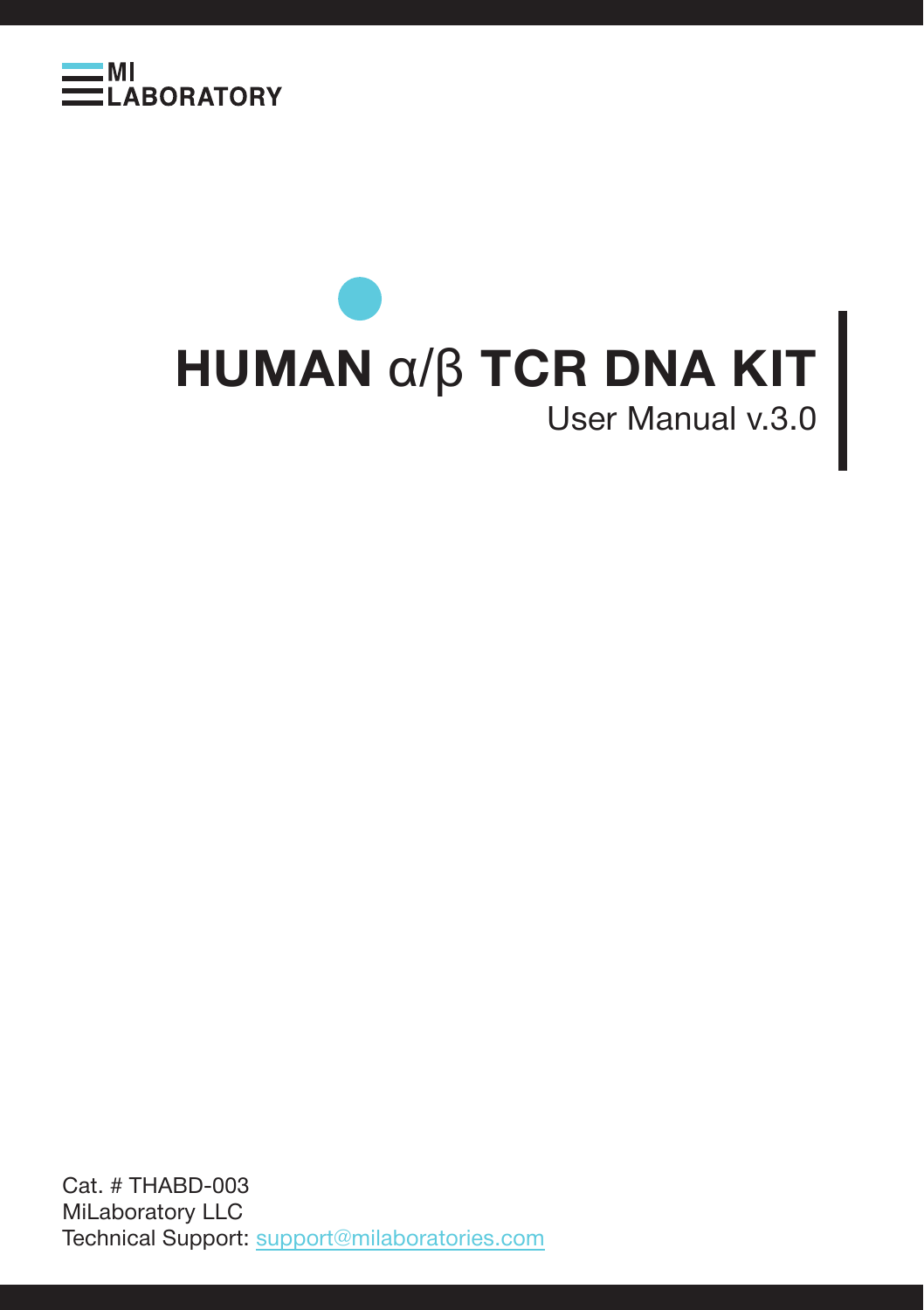This product is intended for research purposes only. This product is not intended to be used for therapeutic or diagnostic purposes in humans or animals.

This product is covered by copyrights owned by MiLaboratories Inc and MiLaboratory LLC. Commercial use of MIGEC™, MiXCR™ and VDJtools™ software requires licensing from MiLaboratories Inc. For more information about intellectual property rights, please email us at licensing@milaboratories.com

The use of this product may require the buyer to obtain additional third party intellectual property rights for certain applications.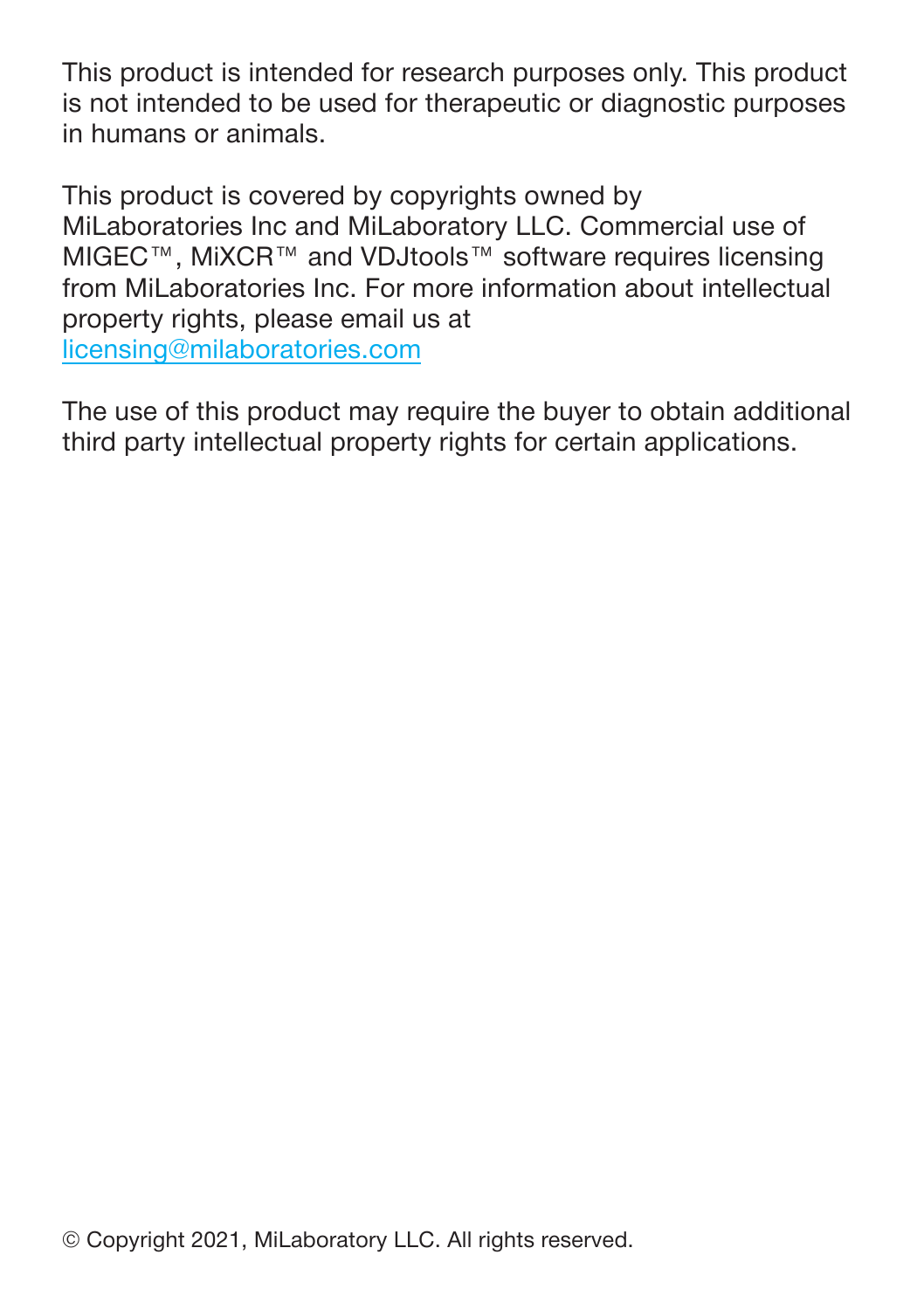# **TABLE OF CONTENTS**

- 2 Kit overview
- 4 Kit contents
- 5 Materials required
- 6 General recommendations to prevent contamination
- 7 Before you start
- 8 Starting material
- 9 Protocol
- 14 Sequencing recommendations
- 15 Data analysis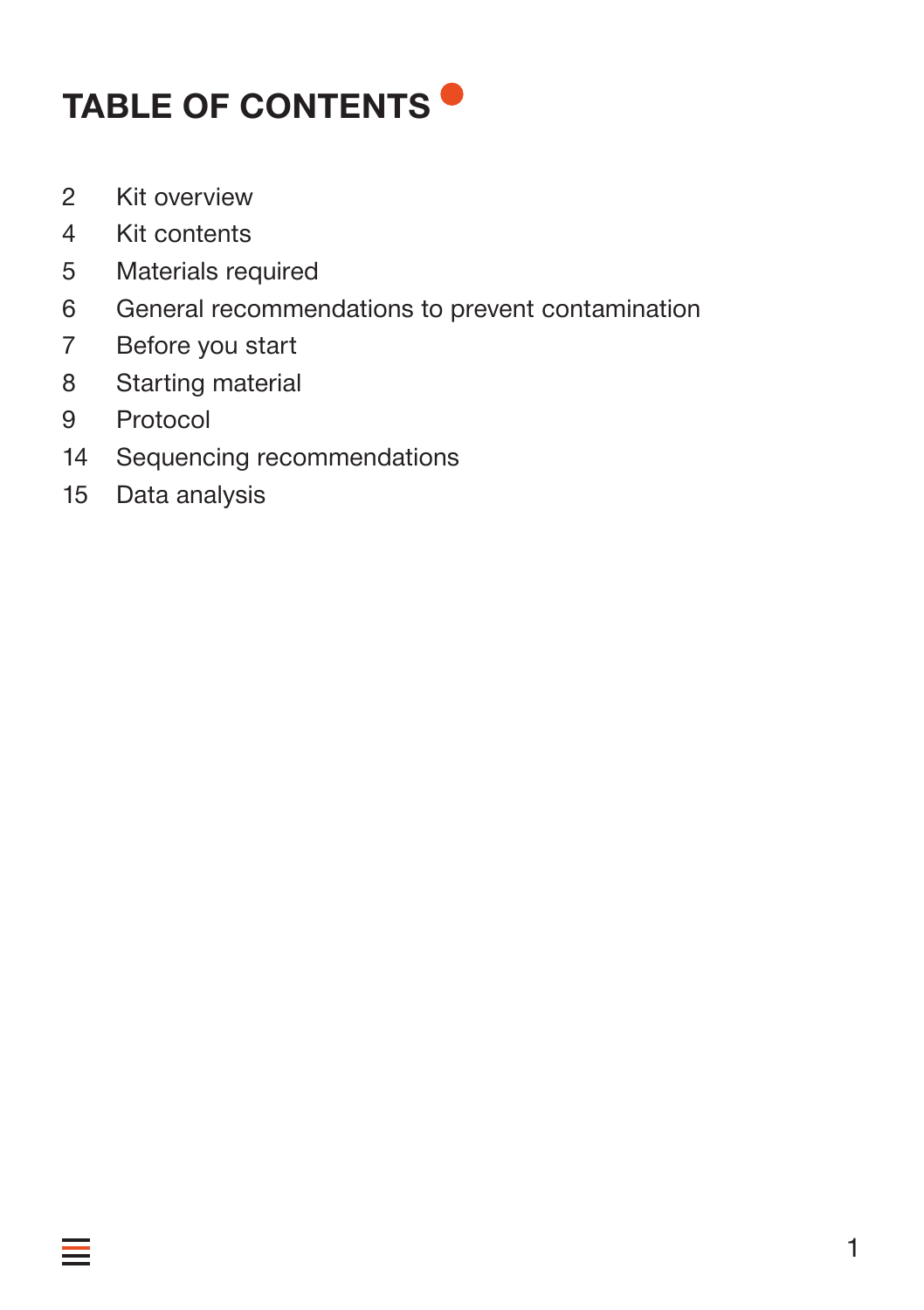## **KIT OVERVIEW**

The Human α/β TCR DNA Kit enables highly efficient amplification of rearranged T-cell receptor (TCR) alpha and beta genes using human genomic DNA as a template. The kit utilizes multiplex PCR with gene-specific primers targeting TCR joining (J) and variable (V) regions. All primers and reaction conditions are selected in a way that minimizes amplification bias and allows for accurate and sensitive TCR clonotypes diversity assessment.

The kit allows to start with DNA derived from 1,000 to 50,000 sorted/purified T cells, from peripheral blood leukocytes (PMBC), or from T cell-containing tissues (fresh-frozen or formalin-fixed paraffin-embedded).

The amplification of TCR alpha and TCR beta chains is performed simultaneously in the first PCR reaction. (see **Figure 1**). Second PCR amplification is used to introduce Illumina sample barcodes (Nextera Unique Dual Indexes) and oligonucleotides necessary for sequencing. The use of Unique Dual Indexes (UDI) significantly decreases cross-sample contamination resulting from "barcode hopping" effect. It is possible to use standard Nextera XT indexing primers however the level of cross-sample contamination will be high (up to 1%).

Obtained PCR products can be sequenced on any Illumina platform. Sequences allow reconstructing repertoire of alpha/beta T-cell receptors in a sample of interest.

═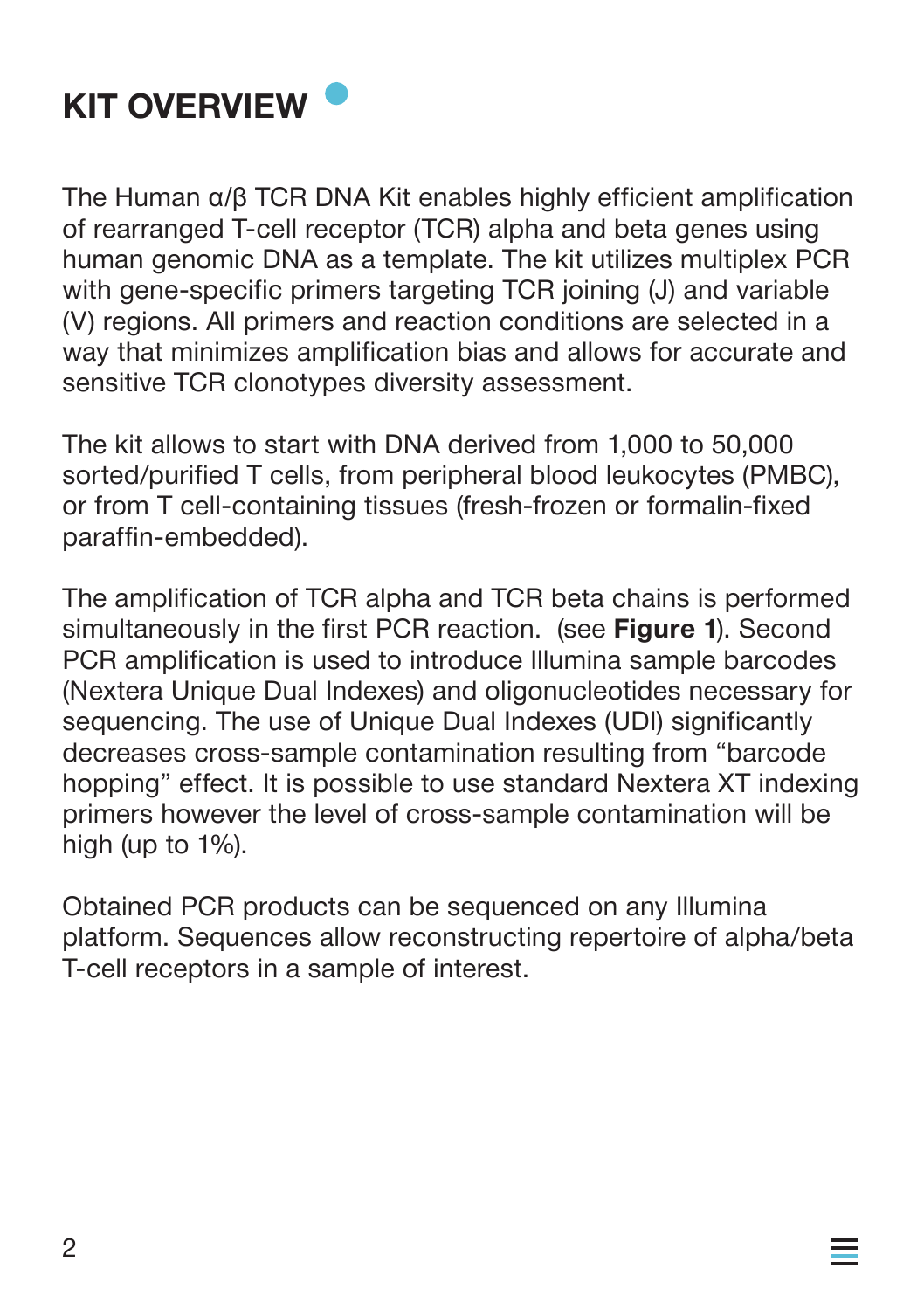

**Figure 1.** Human α/β TCR DNA kit pipeline.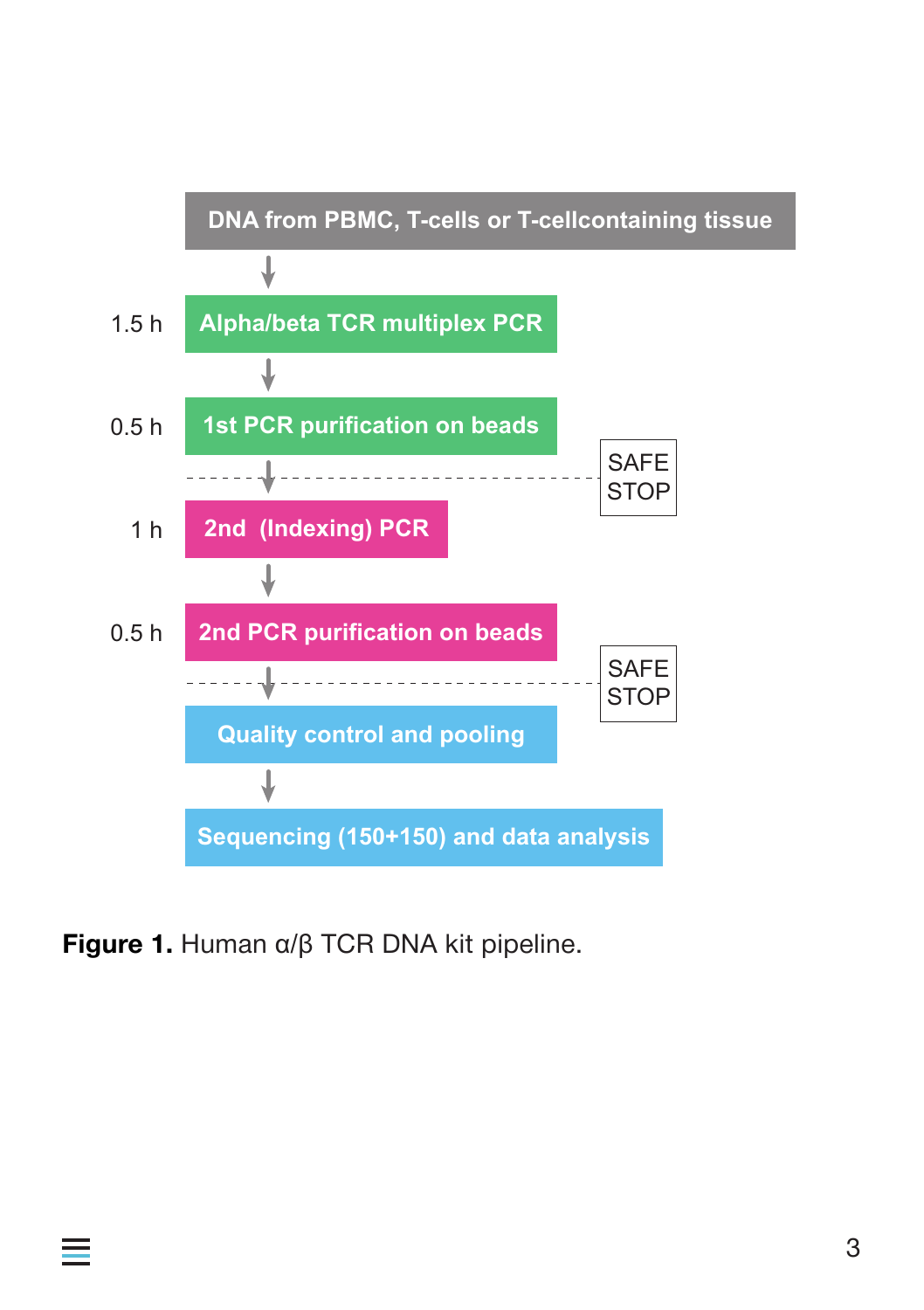

The kit includes a set of reagents sufficient to prepare 96 TCR alpha/beta libraries starting from 96 DNA samples.

| <b>Name</b>                    | Water volume to add (µl) |
|--------------------------------|--------------------------|
| TR hum DNA<br>PCR <sub>1</sub> | 500                      |
| <b>Control DNA</b>             | 40                       |
| Nuclease free<br>water         |                          |

 $\equiv$ 

Store all components at –20°C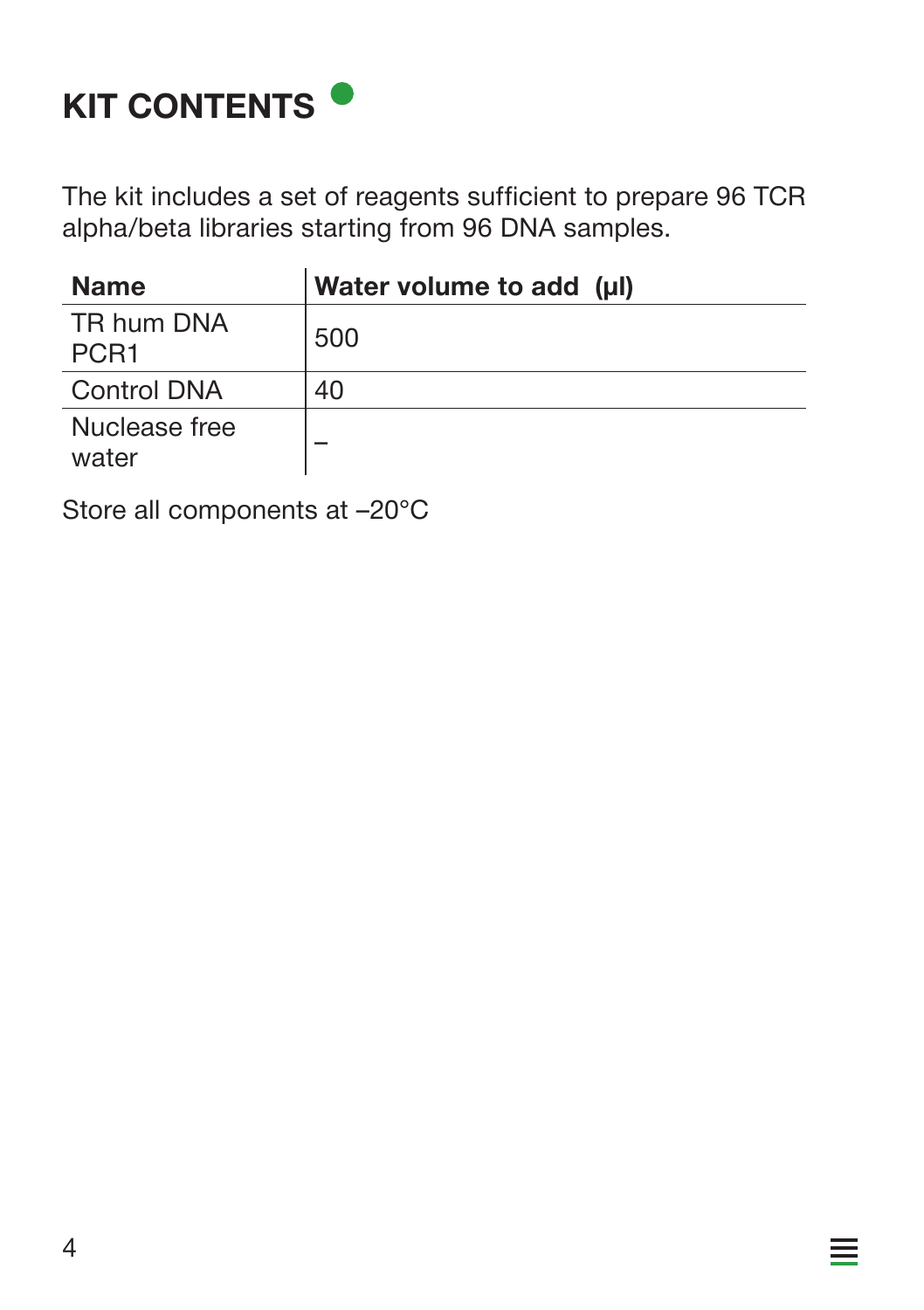# **MATERIALS REQUIRED**

- Thermal Cycler with heated lid and adjustable **ramp rate**
- $\Box$  Appropriate magnetic rack
- $\Box$  Low-speed benchtop Mini-centrifuge/vortex
- □ Agilent Bioanalyzer/Tape Station or agarose gel electrophoresis system
- $\Box$  Qubit<sup>®</sup> fluorometer with Qubit dsDNA High Sensitivity Assay Kit (TermoFischer, #Q32854)
- AMPure® XP Beads (Beckman Coulter, Inc. #A63881) or SPRIselect® Reagent Kit (Beckman Coulter, Inc. #B23317)
- $\Box$  Freshly prepared 80% Ethanol
- $\Box$  EB (Elution Buffer, 10 mM Tris HCl, pH 8.0-8.5).
- $\Box$  dNTP mix (10mM each)
- $\Box$  Nuclease free water
- **Qiagen** HotStarTaq Plus DNA Polymerase (Cat# 203605) with 10x PCR Buffer
- $\Box$  IDT for Illumina Nextera DNA Unique Dual Indexes or IDT for Illumina - DNA/RNA UD Indexes, Tagmentation (any of #20027213, #20027214, #20027215 or #20027216) (**recommended**)
- or
- $\Box$  Nextera XT Index Kit (FC-131-1001) or Nextera XT Index Kit v2 (any of Set A, B, C and D, FC-131-2001, FC-131-2002, FC-131-2003, and FC-131-2004)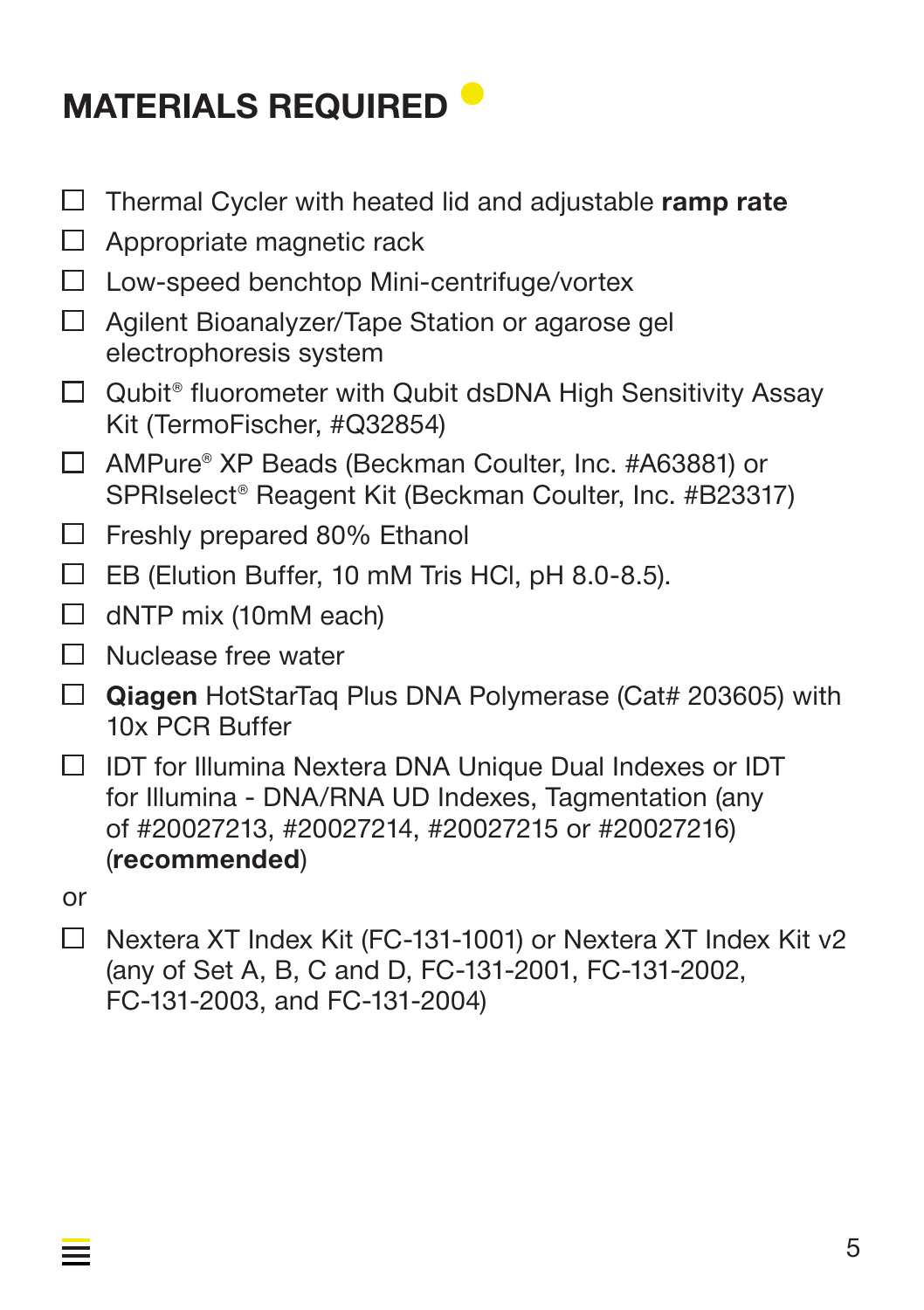### **GENERAL RECOMMENDATIONS TO PREVENT CONTAMINATION**

General recommendations to lower the risk of DNA degradation and contamination should be implemented, such as using labcoats, gloves, tips with aerosol filters, certified DNA and DNAse free reagents.

**NOTE:** Performing non-template control reactions is strongly recommended for each experiment.

To prevent cross-sample contamination, the library preparation should be performed in two separate workspaces (PCR boxes) located in different rooms: pre-PCR and post-PCR. The user should avoid transferring anything (reagents, pipets, racks etc.) from post-PCR to pre-PCR workspace. In the case of possible contamination, use decontaminating procedures with special reagents such as DNA-OFF™ (MP Biomedicals) and UV.

Perform cell isolation, DNA purification, and the 1st PCR preparation in the pre-PCR workspace (Steps 1-3). After the 1st PCR amplification transfer the tubes to the post-PCR workspace and perform all the other steps.

Perform UV decontamination each time before making up a PCR master-mix.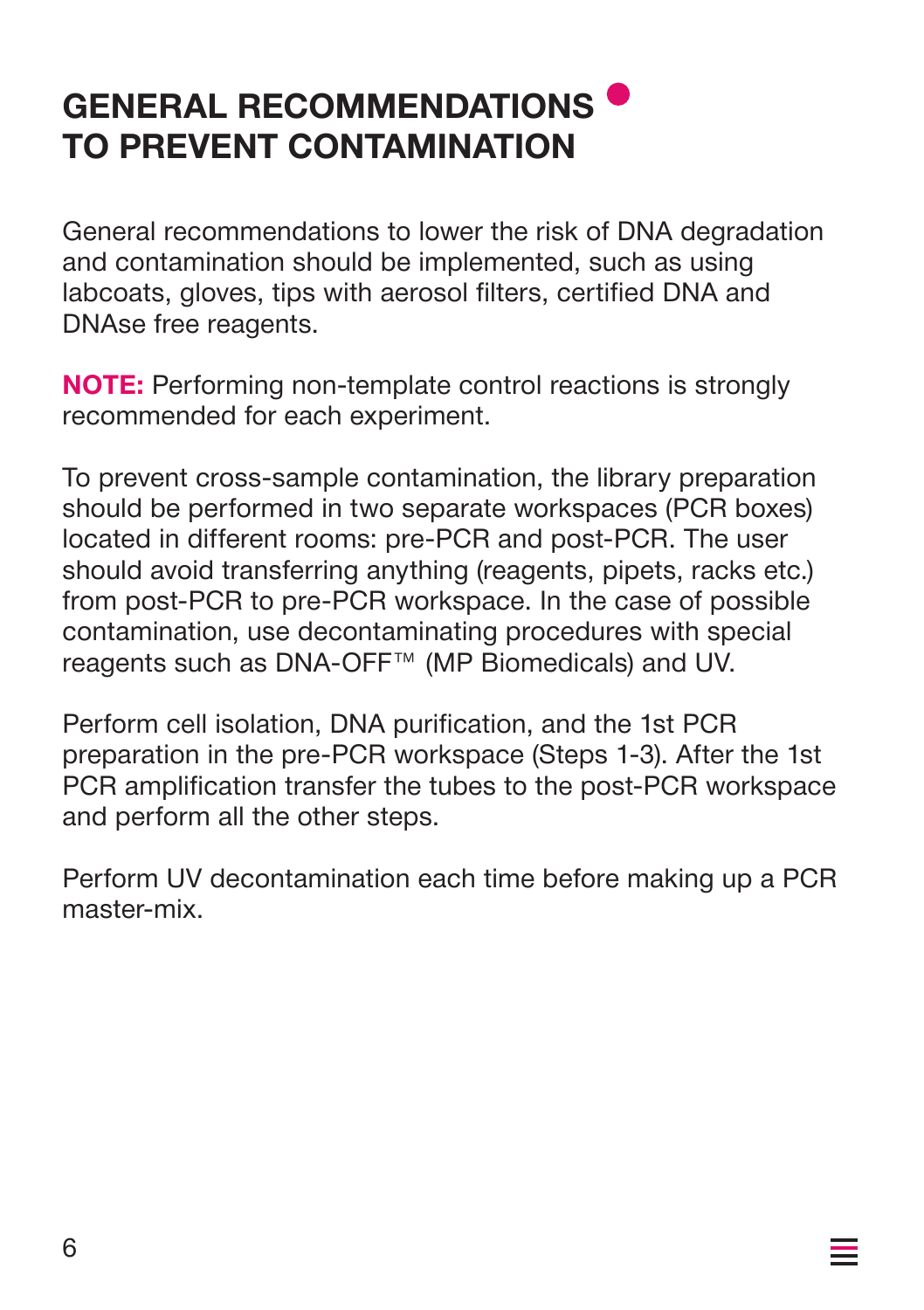

Prepare the first PCR primer mix. Add **500 μl** of nuclease free water (provided) to **TR hum DNA PCR1** and mix well by vortexing. Store primer mix at –20°C.

**NOTE:** Primer mix is stable under these conditions for at least one year. Repeated freeze-thaw cycles should be avoided since they may lead to primer degradation and decreased assay performance.

Add **40 μl** of nuclease free water (provided) to **Control DNA** and mix well by vortexing. Briefly spin the tube to drop down all the remaining liquid and incubate at 65°C for 15 minutes. Vortex well and spin down.

**Store Control DNA** at –20°C.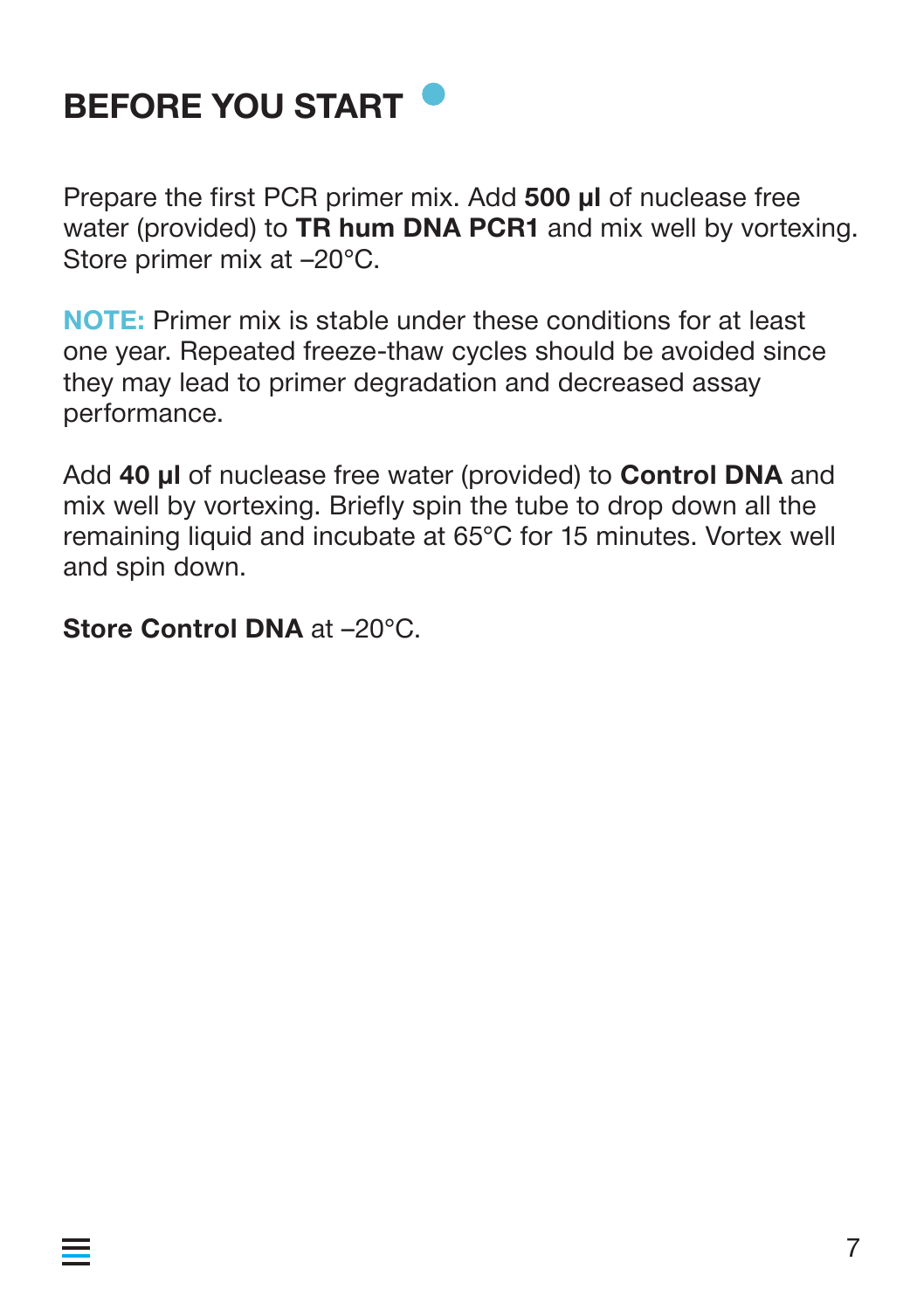### **STARTING MATERIAL**

Primers for TCR alpha and beta amplification are designed in a way that enables work even with partially degraded DNA templates. However, residual traces of proteins, salts or other contaminants (e.g. phenol, ethanol) may significantly decrease the efficiency of PCR reaction. Sample purity can be checked with spectrophotometer (e.g. Nanodrop). Perform additional sample purification if needed.

Minimal number of cells for the protocol is 1,000 sorted T-cells.

Amplification efficiency may be poor for tissues containing low number of T-cells. Do not put more than 300 ng of template DNA in one reaction. For comprehensive analysis of TCR repertoire of T-cell containing tissue sample perform multiple parallel reactions (containing 300 ng of template DNA each) with all isolated DNA.

Success of library preparation with DNA isolated from formalinfixed paraffin-embedded (FFPE) samples depends on fixation protocol and quality of isolated DNA. Longer DNA will give more different TCRs.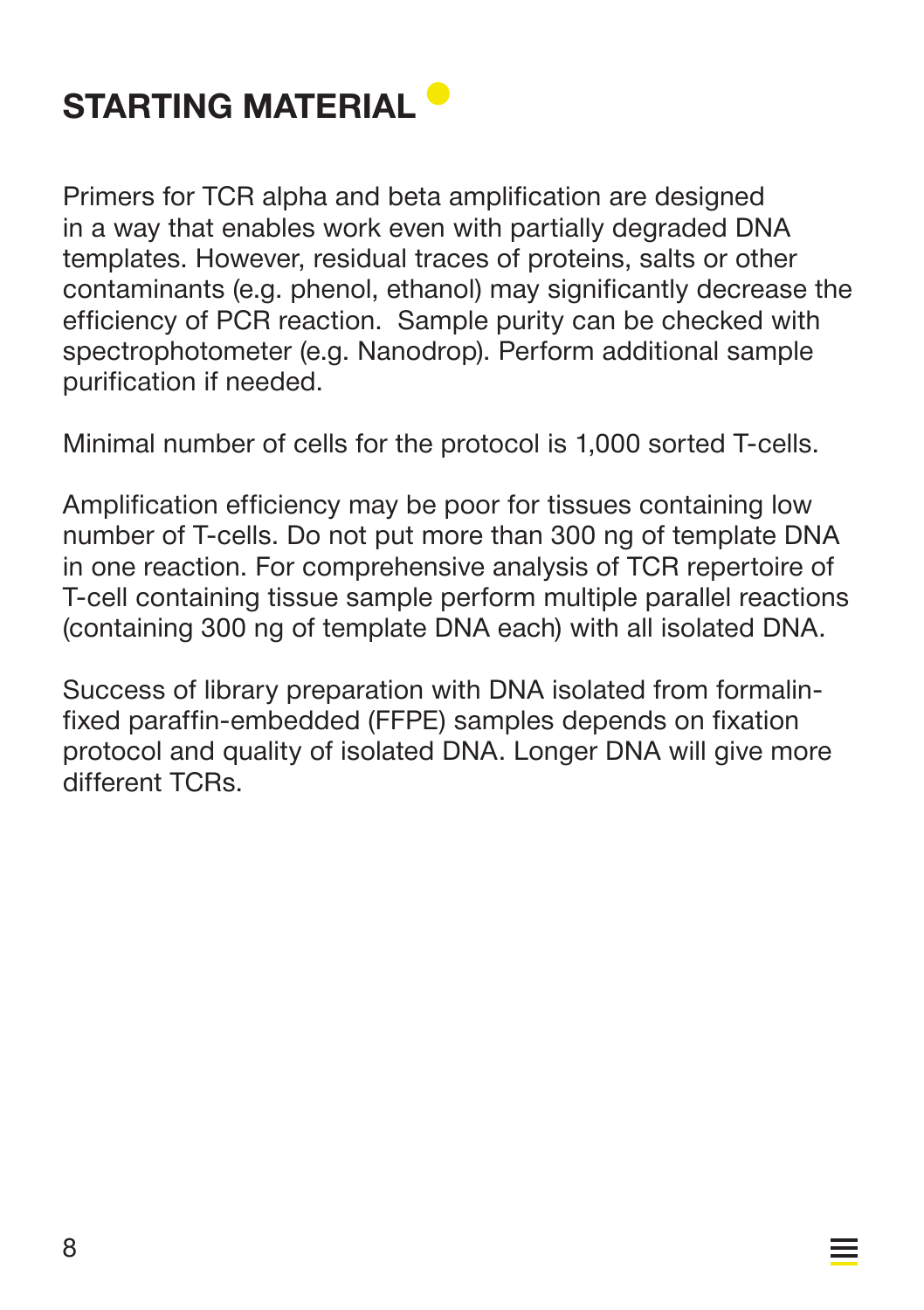

**NOTE:** Perform steps 1– 3 in pre-PCR box/room.

### **First PCR**

 $\equiv$ 

**1.** In sterile reaction tube(s)/strip(s)/plate, mix the following reagents in a final reaction volume of 50 μl.

|             | $0-36,5$ µl Nuclease free water               |
|-------------|-----------------------------------------------|
|             | 5 µl PCR Buffer (10x)                         |
|             | 1 µl dNTP (10mM each)                         |
|             | 5 µl TR hum DNA PCR1                          |
|             | 2,5 µl HotStarTaq Plus DNA Polymerase (5U/µl) |
|             | Up to 36,5 µl DNA $(5-300 \text{ ng})^*$      |
| 50 µl Total |                                               |

\* For positive control reaction take 10 μl of Control DNA

**2.** Perform PCR with **Ramp set to a specific value for each step** using the following parameters:

| 94 $^{\circ}$ C | 3 min (Ramp $4^{\circ}$ C/s)  |    |
|-----------------|-------------------------------|----|
| 94 °C           | 20 s (Ramp $4^{\circ}$ C/s)   |    |
| 57 °C           | 90 s (Ramp $0.5^{\circ}$ C/s) | 8  |
| 72 °C           | 40 s (Ramp $0.5^{\circ}$ C/s) |    |
| 94 °C           | 20 s (Ramp $4^{\circ}$ C/s)   | 17 |
| 74 °C           | 80 s (Ramp 0.5°C/s)           |    |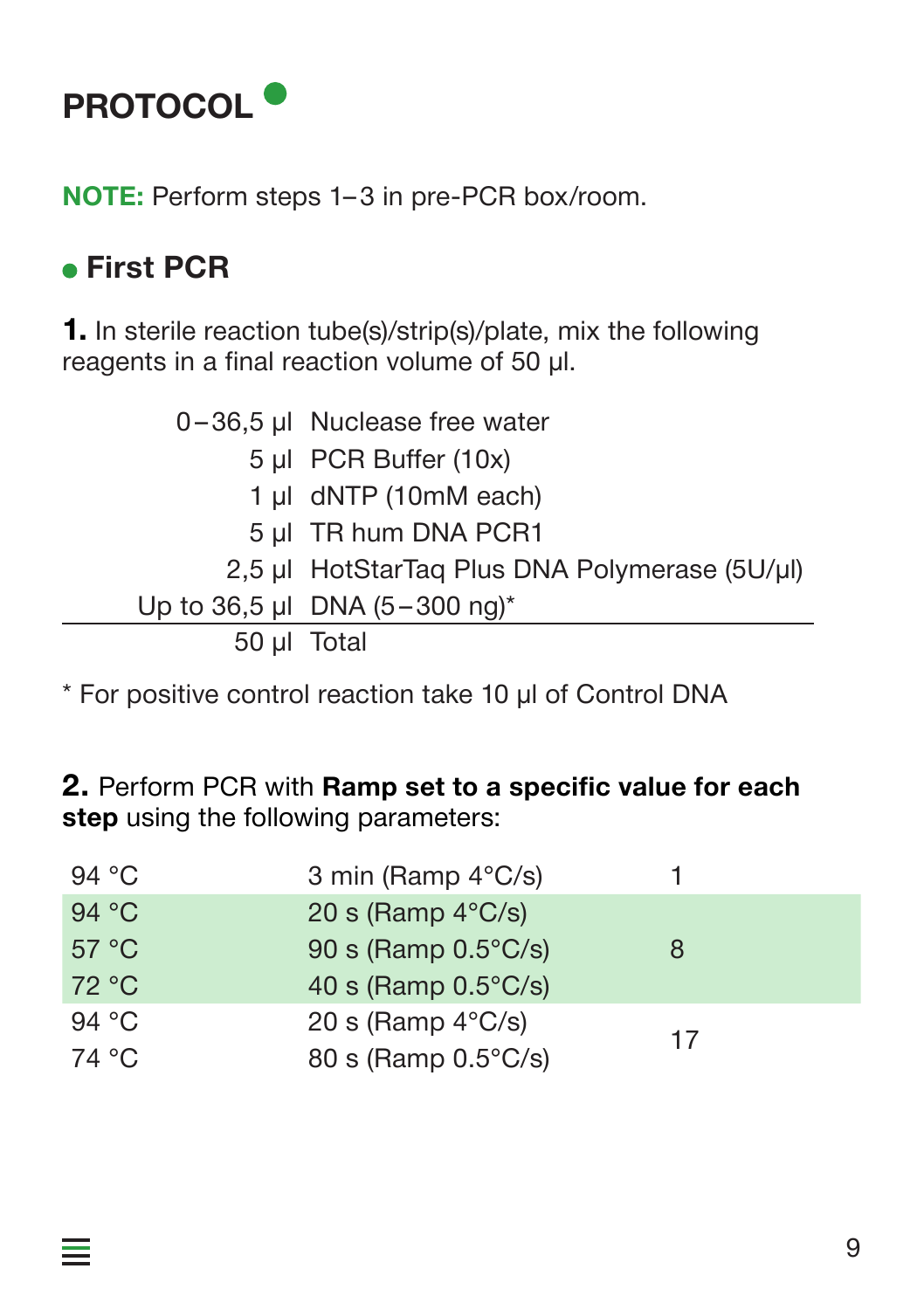**3.** 15-20 minutes before the end of the 1st PCR reaction prepare the master mix for the second **indexing PCR** reaction.

|             | 16.2 µl Nuclease free water                   |
|-------------|-----------------------------------------------|
|             | 2 µl PCR Buffer $(10x)$                       |
|             | $0.4$ µl dNTP (10mM each)                     |
|             | 0.4 µl HotStarTaq Plus DNA Polymerase (5U/µl) |
| 19 µl Total |                                               |

Keep the prepared master mix on ice or at +4°C

**4. NOTE:** Proceed in the post-PCR box/room.

Purify the obtained 1st PCR products using AMPure® XP Beads (Beckman Coulter).

- Homogenize AMPure<sup>®</sup> XP Beads by vortexing.
- – Transfer 10 μl of each of 1st PCR product to a new tube(s)/ strip(s)/plate.
- – Add 10 μl of AMPure® XP Beads and mix well by pipetting up and down 10 times.
- Incubate for 5 minutes at RT and place on the magnetic rack.
- Wait for the solution to clear (which should take approximately 1– 5 minutes).
- – Keep tubes on the magnetic rack. Carefully remove and discard the cleared solution from the tubes.
- – Keep tubes on the magnetic rack. Add 200 μl of freshly prepared 80% ethanol. Wait for 30 seconds and remove the ethanol.
- Remove tubes from the magnetic rack. Briefly centrifuge and put back on the magnetic rack. Remove all the residual ethanol using P10 pipette and tip.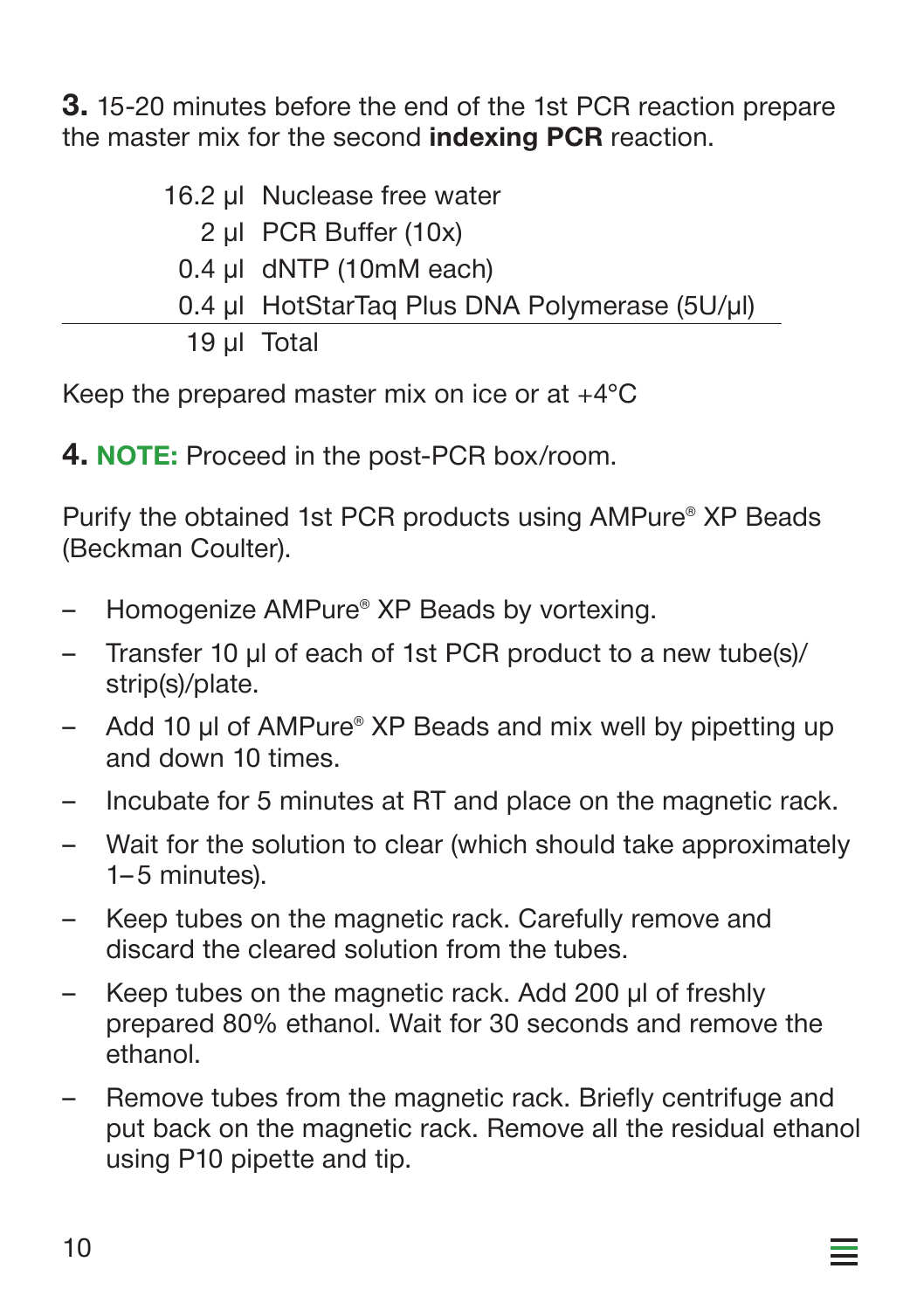- **NOTE:** It is important to remove all the traces of ethanol as it could inhibit subsequent PCR reaction.
- Briefly dry the beads for 1 minute.

**NOTE:** It is important not to overdry the beads.

Remove tubes from the magnetic rack. Add 19 μl of prepared master mix (from **step 3**) to each tube directly to the beads and mix well by pipetting. Ensure complete dissociation of the beads.

#### **5a.** If using **IDT for Illumina Nextera Unique Dual Indexing** primers (recommended):

Add 1  $\mu$ l of IDT for Illumina Nextera DNA UD Index to each reaction. Use unique Index for each sample.

#### **5b.** If using **Nextera XT Indexing** primers:

Add 1 μl of Nextera N70X and 1 μl of Nextera S50X primer to each reaction. Use unique Indexing primers combination for each sample.

### **Second (Indexing) PCR**

 $\equiv$ 

**6.** Perform PCR using the following parameters (ramp for all stages set at maximum):

| 94 °C          | 3 min           |                |
|----------------|-----------------|----------------|
| 94 $\degree$ C | 20 <sub>s</sub> |                |
| $55^{\circ}$ C | 20 s            | $15 - 21$ *,** |
| 72 °C          | 40 s            |                |

\* Depending on type and amount of starting material

\*\* For control DNA we recommend 15 cycles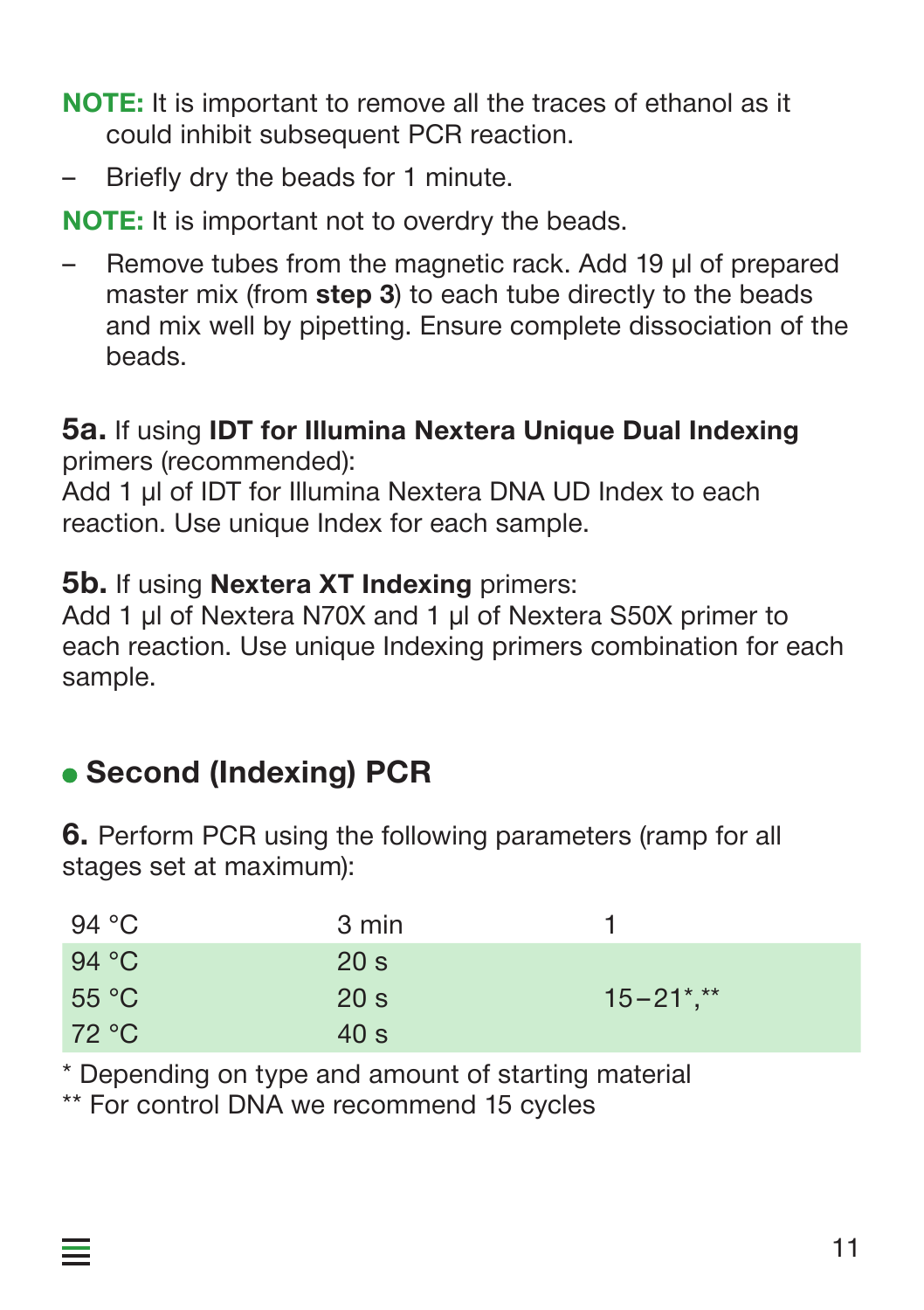**NOTE:** The optimal number of cycles may vary for different templates, cell types, thermal cyclers, and sample amounts. We recommend that you determine the minimal number of PCR cycles required to obtain a sufficient amount (at least 30 ng of each library) empirically for each experiment. Furthermore, we recommend that you generate parallel libraries of similar nature (e.g., ten samples of 2,000 – 20,000 sorted T cells each) using the same number of PCR cycles, and mix the obtained libraries in **equal volume** proportion for sequencing. This allows obtaining an even coverage in terms of reads-per-DNA molecule. For example, the library, which started from 20,000 T cells, may produce more PCR product than the one, which started with 2,000 T cells, after the same number of PCR cycles. However, the former library would also carry proportionally more TCR DNA molecules, and thus requires more sequencing reads to achieve a comparable coverage.

**7a.** Purify the obtained PCR products using AMPure® XP Beads (Beckman Coulter) according to the standard manufacturer protocol. Use 1:0.8 sample:AMPure® XP Beads ratio. Elute in 20 μl EB (10 mM Tris HCl, pH 8.0 – 8.5).

Determine the concentration of each library using Qubit fluorometer and Qubit dsDNA High Sensitivity Assay Kit. Verify the quality of the obtained PCR products by analyzing an aliquot of the sample alongside a DNA ladder on the agarose gel electrophoresis or Agilent Bioanalyzer/Tape Station. The library should have a size of approximately 400 bp. Pool libraries using equal volumes from each sample or equal number of nanograms.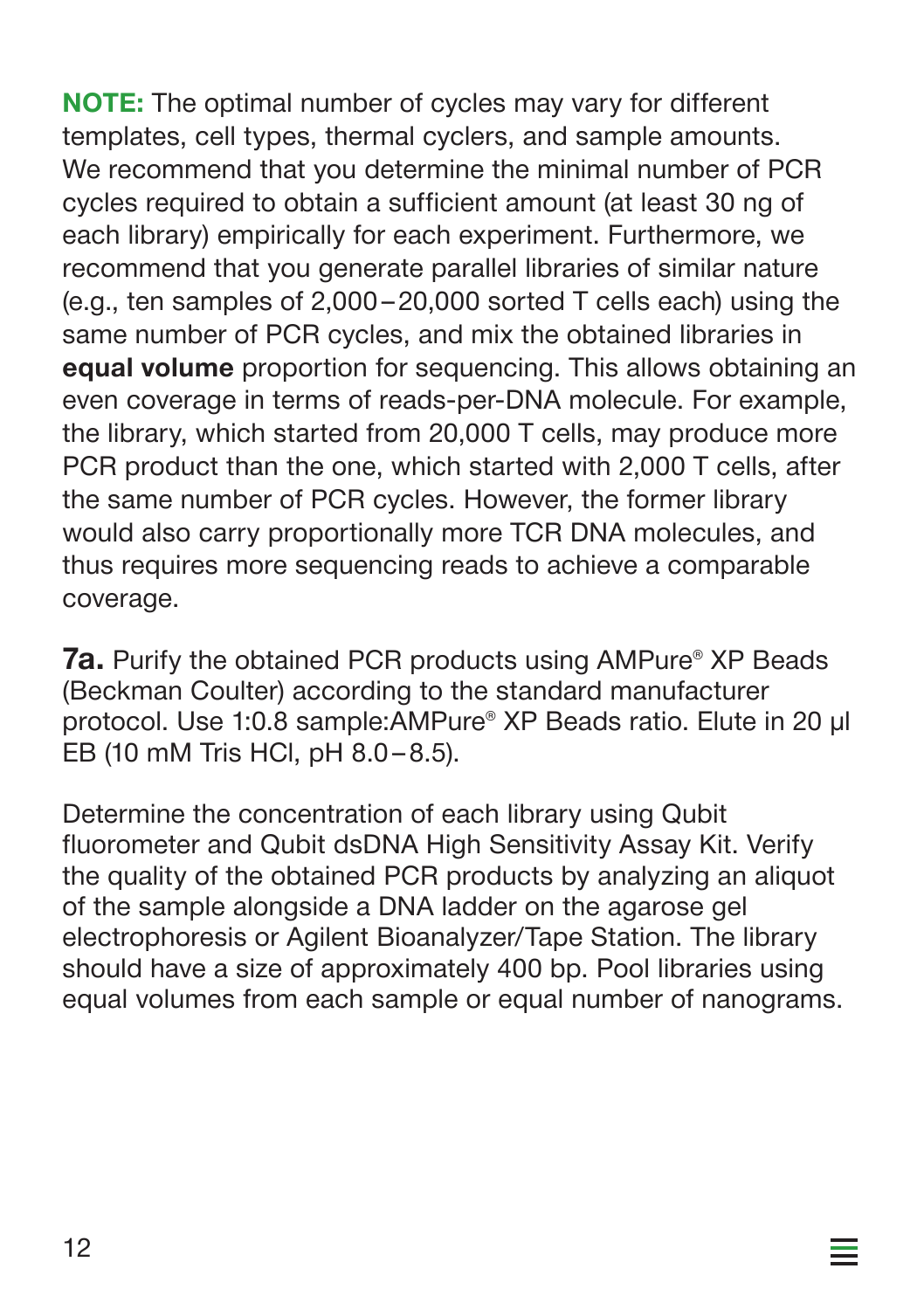#### **7b. Recommended if starting from samples of similar nature/ cell amount.**

Aliquot 5 μl of each of the second PCR product in a separate tube and mix well by vortexing. Take up to 100 μl of the mix and purify it using AMPure® XP Beads (Beckman Coulter) according to the standard manufacturer protocol. Use 1:0.8 sample:AMPure® XP Beads ratio. Elute in 20 μl EB (10 mM Tris HCl, pH 8.0 – 8.5).

Determine the concentration of the purified library pool using Qubit fluorometer and Qubit dsDNA High Sensitivity Assay Kit. Verify the quality of the obtained PCR product by analyzing an aliquot of the sample alongside a DNA ladder on the agarose gel electrophoresis or Agilent Bioanalyzer/Tape Station. The library should have a size of approximately 400 bp.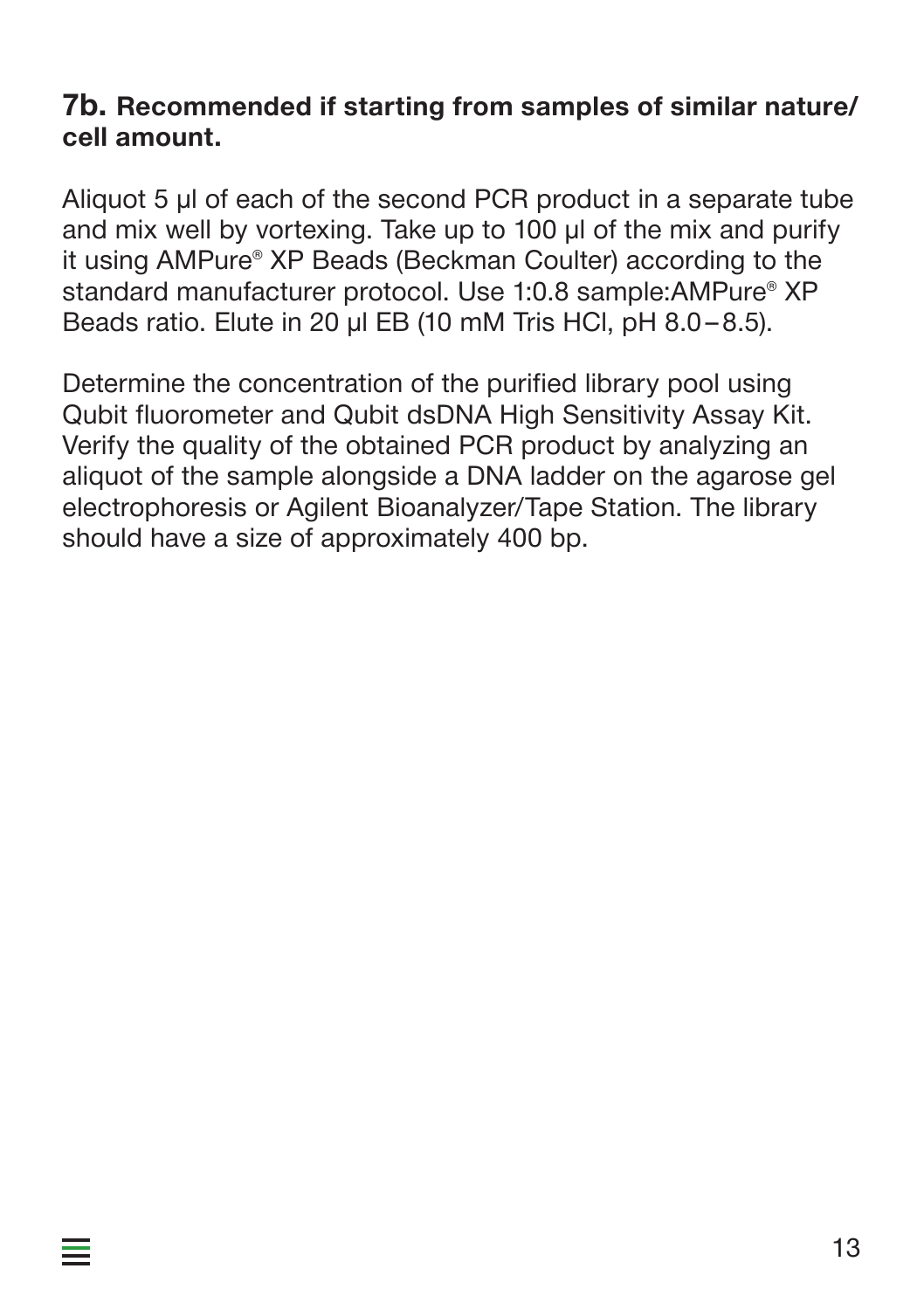### **Sequencing recommendations**

The obtained purified pooled library is ready for Illumina sequencing.

Use qPCR and Qubit to determine the library concentration according to the Illumina QC recommendations.

We recommend 150+150 nt paired end Illumina sequencing with standard Illumina® sequencing primers. Sequencing 150+150 nt is sufficient to cover the CDR3 region and a part of V gene that ensure correct V-gene identification. For accurate comparative analysis of the obtained TCR repertoire data, use the same sequencing platform and preferably use the same sequencing run for all the samples under comparison.